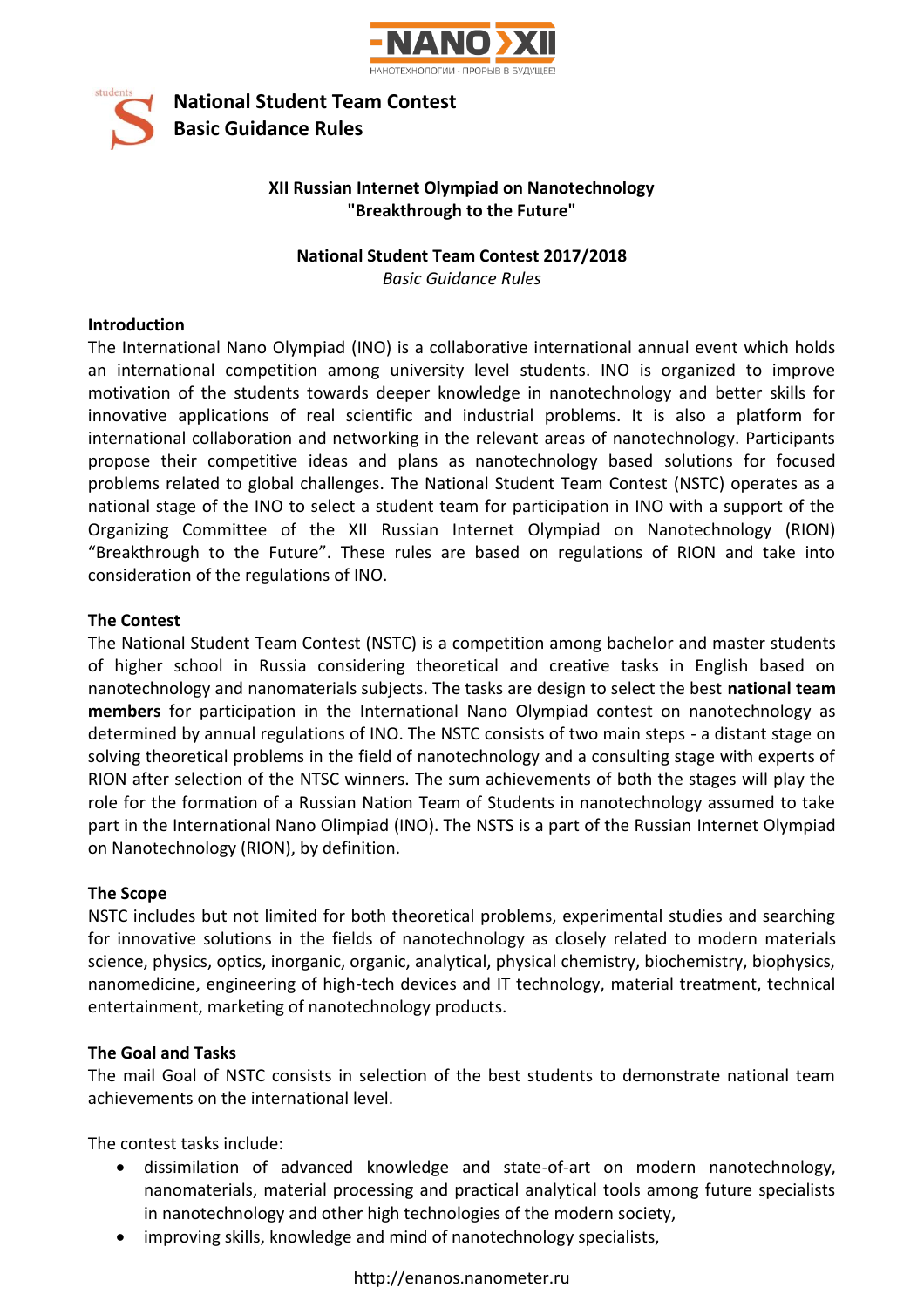

- cultivating the spirit or research and development among talented youth,
- selection and promotion of best students in the field of nanotechnology,
- creation of national and international cross links between research teams,
- development of new ideas and approaches in the field of nanotechnology and nanomaterials.

### **Organizers**

Lomonosov Moscow State University and the Fund for Infrastructure and Educational Programs are the organizers of RION and NSTC as a part of RION. At the same time, the NTSC program and regulations are being coordinated in accordance with the annual INO rules to provide better results of National Student Team participation in the INO. Persons responsible for contacting with INO representatives are named from the RION Organizing Committee official members. The NSTC Jury has to be formed by the Organizers among leading scientists and researchers in the field of nanotechnology, chemistry, physics, biology, innovations. The Jury rates the solutions of the participants on the basis of full independence, transparency and scientific ethics. The final results are confirmed by the responsible representatives of the Organizers prior to a public announcement of the winners of the contest. The winners are supported within the budget limits of RION in terms of travel and living expenses in Moscow and travel expenses to INO with limited finding of their stay in the host country of INO.

### **Participation**

All the participants must register using the official Internet platform of RION http://enanos.nanometer.ru. Registration is followed by solving theoretical tasks and preselection of the participants for the second, consulting, stage of the contest in Moscow. Only BS and MS students, the citizens of Russian Federation, are legible to participate. All the participants must be polite, tolerant and well skilled through the entire competition process. The first, theoretical, stage involves individual participants, the second, consulting, stage forms a national student team as a main unit for the further competition aimed to be continued during INO.

### **Time Schedule**

The starting date of NSTC is the same as for RION and should begin within the first decade of December. The ending point of the first, theoretical, part should be limited by the end of January. The second, consulting, stage and the final selection procedure of the National Student Team should be settled on the end of March being the closing point of RION. The post - olympiad support of the Team is scheduled in accordance with the announcement of INO. The planning of the visit of the Team in the host country of INO is scheduled according to the regulations of INO.

### **Final Remarks**

Web site of RION – [http://enanos.nanometer.ru,](http://www.nanometer.ru/) the web site of the Fund for Infrastructure and Educational Programs – [http://www.rusnano.com/infrastructure.](http://www.rusnano.com/infrastructure) Contacting address – [enanos@nanometer.ru.](mailto:enanos@nanometer.ru)